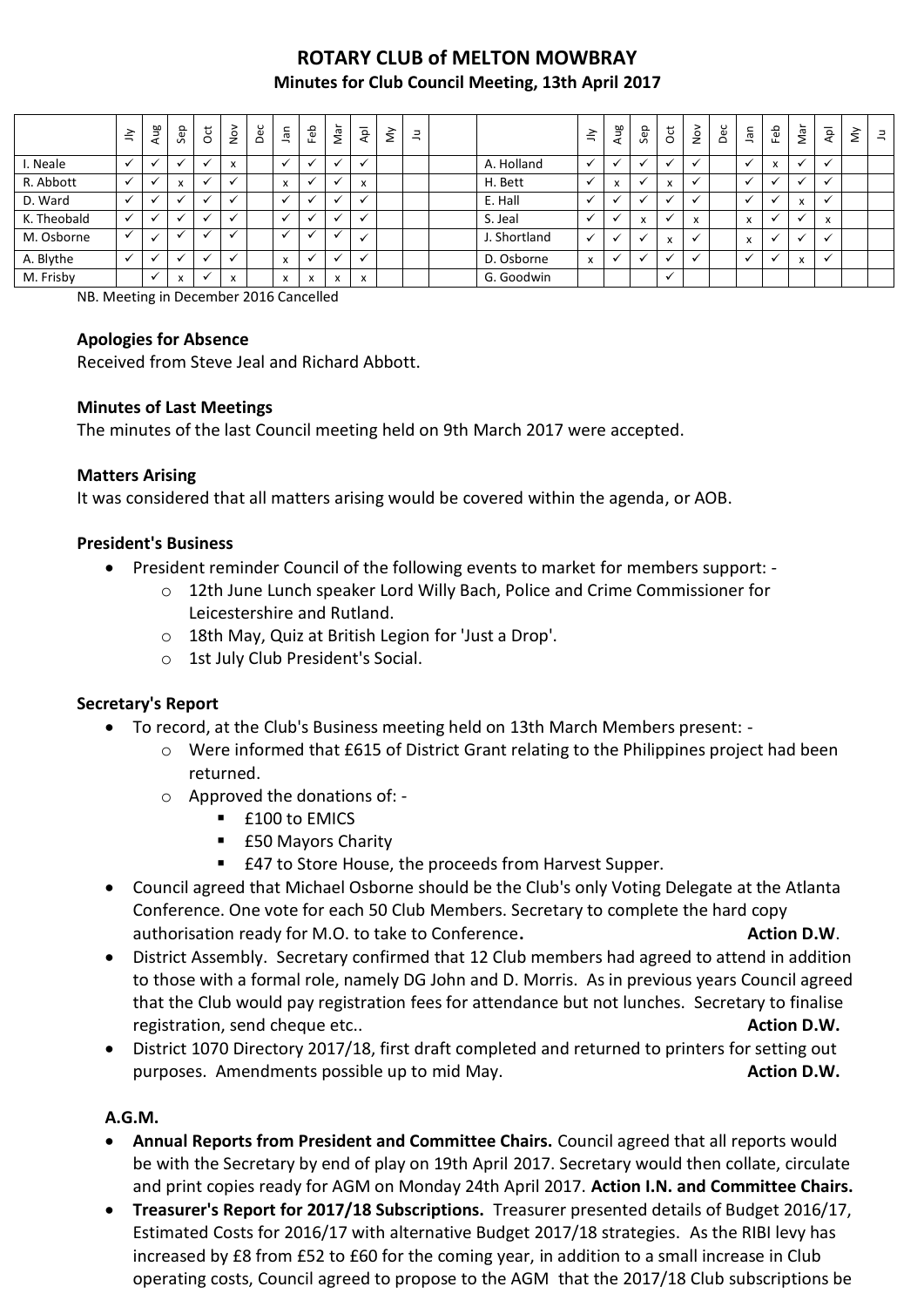increased from £136 to £145 an increase of £9. This being split £26 for Lunch Fund unchanged and £119 for Subscription - the £9 increase. **Action K.T. Action K.T. Action K.T.** 

- **Election of Honorary Members -** Renewal proposed for Lady Gretton and Mike Powderly
- **Election of Ordinary Members of Council -** as in previous years Council agreed to propose Committee Chairs.

## **Treasurer's Report**

- **Club Account** balance at £5924 of which £1883 is allocated to Satellite Group the balance of £3876 to main Club but the Charter Dinner costs are still to be paid. **Action A.H./K.T.**
- **Trust Account**. Balance at £10,869, of which £6474 is reserved to Committees, or allocated for projects, the balance of £4395 is unallocated arising from the Club's general fundraising.

# **Diary**

Up to date, no changes or additions to report.

**Committee Reports.** As most minutes of last Committee meetings (April) had been circulated to Council Members, Council therefore focused on key elements: -

## **Youth**

- April's Joint Youth Committee meeting was held on 11th April, minutes awaited**. Action E.H.**
- Youth Speaks. Catmose senior team through to the National Final with excellent individual awards for each member of the team.
- New Event planned for next year targeting individuals on the topic of 'Service to the Community Award'. Melton Borough Council planning to be involved in the award**. Action E.H**.

## **International**

- District Grant application submitted to enable two teachers to travel to Philippines for further Tacloban School teacher training. Application for £1850 includes flights, accommodation and the transport of 12 boxes of educational books. **Action D.O**.
- International Concert planned for 9th December 2017 with Uppingham School agreed to be rescheduled owing to the uncertain status of the Church following it's refurbishment project. Plan to arrange concert for Friday evening in Mid February 2018. **Action A.B./D.O.**

## **Foundation**

- Foundation Giving, Council agreed that as no monies so far given this Rotary year an initial donation of £1400 would be made. The initial £1400 to include D.G. John Dehnel's Firewalk monies £195. A review of available Charitable funds would be undertaken before Rotary Year end to consider a further donation. **Action K.T./A.B. Action K.T./A.B.**
- Membership presently at 53, of which 11 are Satellite Group members \$100/member makes a high demand on charitable funds, basically in the order of £4300. Council proposed that the Foundation Chair A.B. contact the Satellite Group to make them aware of Foundation and seek a donation from their funds. **Action A.B.**

## **Community and Vocational**

- Life Education accounts received but not yet evaluated. **Action H.B./I.N./K.T. Action H.B./I.N./K.T.**
- Duck Race, Duck selling commenced with lots of thanks to members who had helped with all the preparations necessary to facilitate Duck 'number' Selling.
	- o All Duck number sheets to be returned to H.B. by 24th April 2017, Secretary to circulate request to all Club Members. **Action D.W. Action D.W. Action D.W.**
	- o Duck Race planned for Sunday 23rd April at Twin Lakes, H.B. to liaise with Gavin Howling about logistics. **Action H.B.**
	- o Market Stall planned for Saturday 15th April 2017 selling Duck numbers and giving away 80 'Mors Bags'. **Action H.B**.